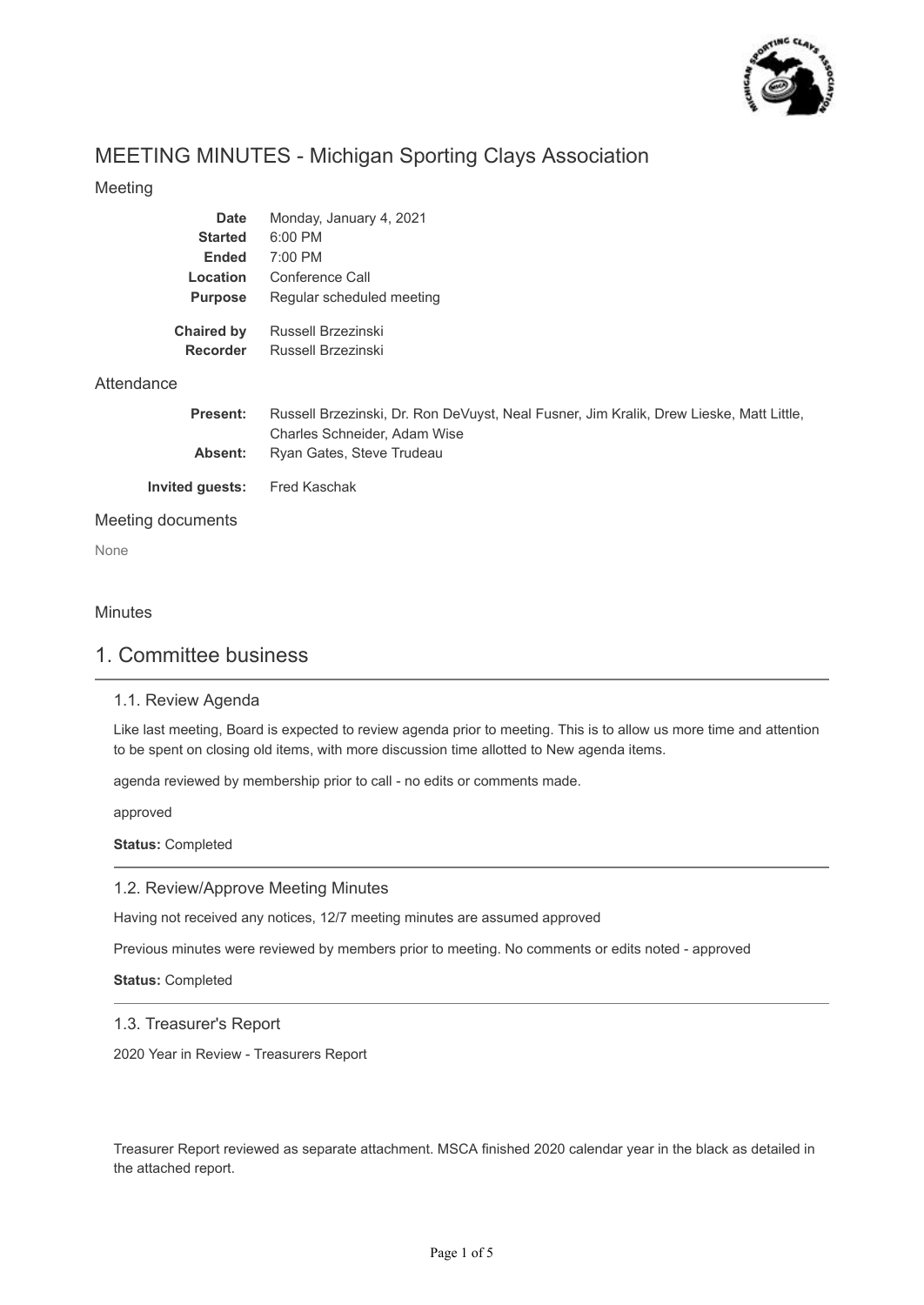

review of bird count and the large disparity in 2020 vs. what was posted for 2019 (COVID affect)

Motion to accept treasurers report: Matt Little

2nd: Dr. Ron

motion passed unanimous

**Status:** Completed

### 1.4. Secretary's Report

Reviewed facebook data and followers. noted member demographics and most popular posts (state shoot high overall - D.Coates post)

No report on website

motion to accept secretary report: Dr. Ron 2nd: C.Schneider - passed unanimous

**Status:** Completed

1.4.1. Member Outreach - Facebook

### **Status:** Completed

1.4.2. Member Outreach - Miclays.com

**Status:** Completed

# 2. OLD BUSINESS

## 2.1. State Shoot/GLC Host Club Participation & Process for Determining State Shoot Venue

Discussed at 4/22/20 Meeting: We need to understand better why there isn't greater participation from clubs to host tournaments to provide our membership with more options. Further exploration is required, may need to survey clubs. Steve recommended MSCA allow for electronic voting for the membership to decide upon the host club for the State Shoot. Kathy made the same recommendation last year. It was not supported. Again, this would require a By-laws change. Concerns raised the 2/3 of the MSCA membership does not participate in the tournament. Needs further discussion. May survey the membership.

Discussed at the 6/1/20 meeting: KML can create survey re: preference for selecting shoot. Drew would like the survey to include who is allowed to vote. Jim will write something up for us to react to regarding the subject. We may not elect to poll the membership. Exploring options; needs further discussion.

### Jim's 6/3/20 email to the Board:

"On the discussion of change to the selection of the State Shoot, when/if we decide to poll the membership, I would like to pose the following to the Facebook page community: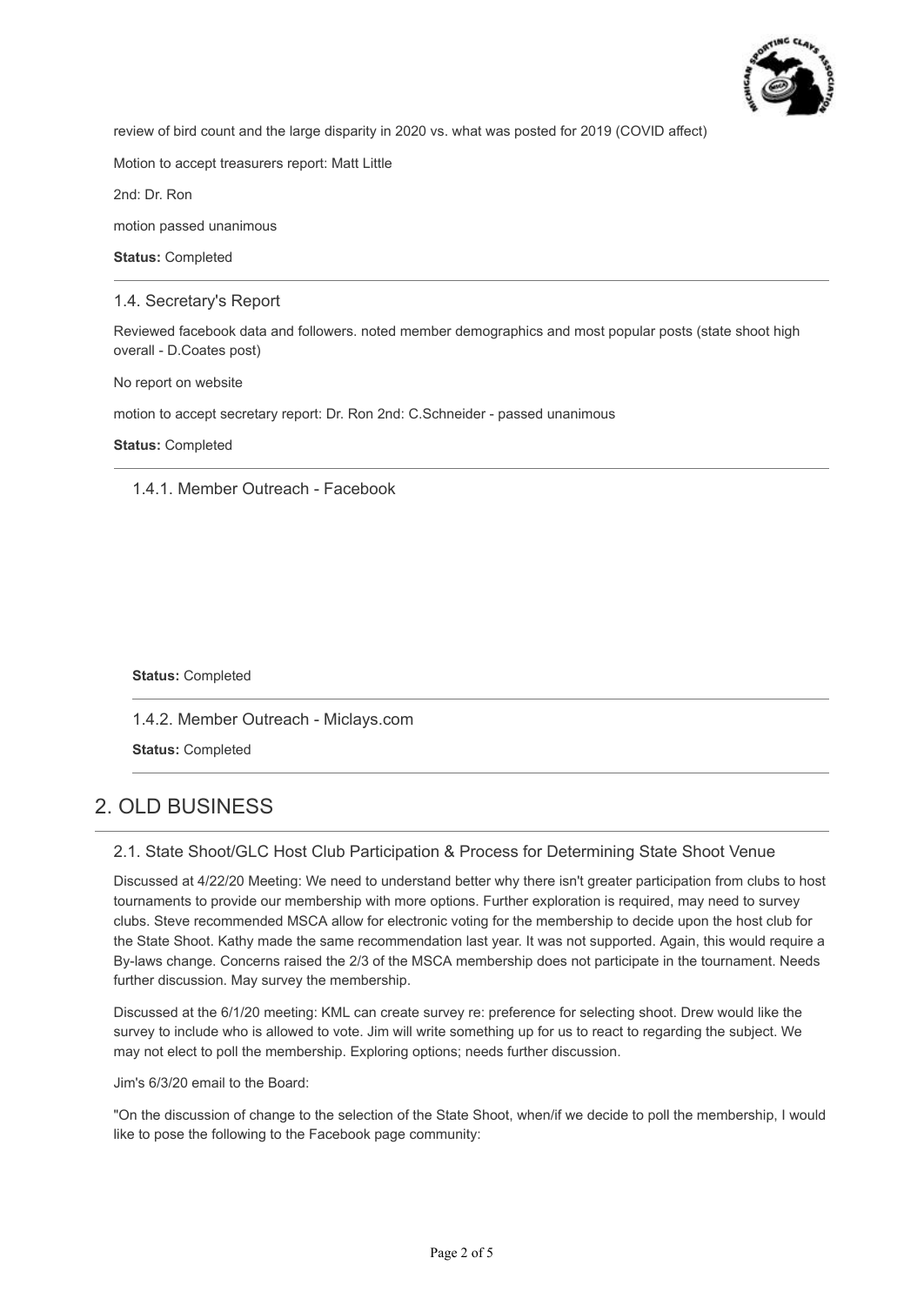

(draft) Discussion has been initiated between member shooters and the MSCA Board on the way the host venue for the State Shoot is selected. Currently, in accordance with the MSCA By-Laws Article X, the host club selection is made by the MSCA general membership by vote. Each MSCA shooter in good standing and in attendance at the current year's State Shoot selects between the presented bids. No proxy votes are allowed. An announcement is then made, usually at the State Shoot dinner.

The MSCA Board would appreciate any thoughts and suggestions from the membership on whether to continue the current State Shoot selection procedure or pursue adjustments, keeping in mind that any changes would necessitate a change also to the current By-Laws. Please respond via email or Messenger (NOT COMMENTS TO THE FACEBOOK PAGE) and include your NSCA membership number. Thank you, The MSCA Board (end draft)"

#### 7/6/20: Deferred

8/3/20: Combined this topic with 2.5: MSCA Membership Survey re: Voting on State Shoot moving forward.

Russell asked about thoughts or ideas people might have on how this could be different. There are 4 clubs that are eligible to host the State Shoot. How do we help other clubs prepare for meeting the criteria and hosting the GLC? We only receive 2 bids for the 2021 State Shoot. There was much discussion about how to promote our shoots and encourage participation, from raffles of firearms, to the "Shoot the State" campaign. It was decided that this year we will move forward with MSCA members who participate in the 2020 State Shoot voting for the 2021 State Shoot, as indicated in the Bylaws. Suggestions made regarding moving toward a rotation of qualifying clubs for the State Shoot with signed contracts (in lieu of bids) to meet expectations from the host club. If a club cannot host their year, they could pass and the venue would move to the next club in the rotation. This needs further discussion and an eventual likely vote of the MSCA membership. Any changes would require a change in the Bylaws.

9/14/20: Will hold a special meeting to address this agenda item.

10/2/20: Will wait until more Board members present.

 $\sim$ ~~~~~~~~

12/7/20 discussion around the protocol for cancellation of events.

after some discussion , it was noted it should be made clearer in the by-laws and a procedure established within the BOD to ensure that the board is aware of the cancellation and that Facebook, website and general members are notified of an upcoming shoot cancellation.

Looking to finalize at the next meeting when full representation of the board is present

Much discussion around state shoot selection and possible ways to enhance the process.

net of discussion had us on 3 proposals to consider for next mtg;

- 1. No change to current format (in person voting at state shoot venue)
- 2. E-Vote open to all registered MSCA members
- 3. E-Vote of qualified shooters that attended that years shoot. (must have shot 300 birds prior to state shoot).

proposal language to be refined further - Assigned to Charles Schneider for review at next meeting.

next steps: review final proposals by the board and vote. any change will require amendment of the current By-Laws.

## **Status:** Completed

### 2.2. MSCA Board Liability Insurance

12/7 - Board agrees that we should explore and secure three quotes to review \$1Million liability protection.

Charles Schneider to have lead and will report findings February mtg: 2/1/21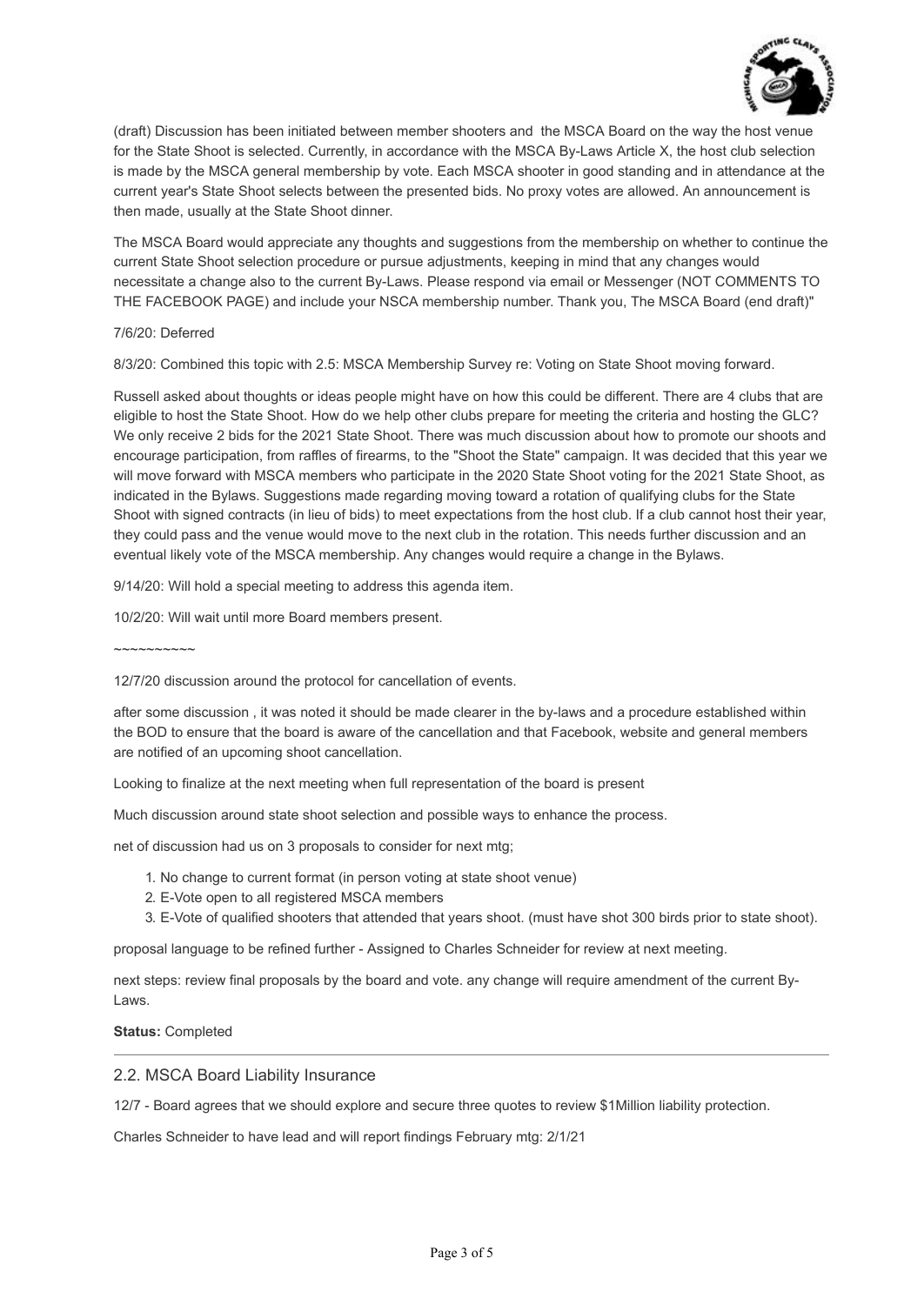

short discussion around Liability with then a unanimous vote that the MSCA should seek quotes for director/officer personal liability coverage under the MSCA.

Charles volunteered to secure quotes for review by the board for next meeting

**Status:** Completed

#### 2.3. Update: COVID Response and Initiatives

No Update - will adhere to current conformance to State/local governance

no new updates.

**Status:** Completed

# 3. NEW BUSINESS

3.1. Selection of Officers for 2021

Secretary:

Treasurer:

Vice President:

President:

Officer Selection:

4 Officer Positions up for consideration: President, Vice-President, Treasurer, & Secretary

Results of Board voting is as follows;

President: Russell Brzezinski

Vice -President (not required position - optional) : unfilled

Treasurer: Neal Fusner

Secretary: No nominees presented. - This position is required by the state to be in compliance. will address open position in next Board meeting under Old business.

**Status:** Completed

## 4. MISC

4.1. Date Next Meeting

Monday, February 1, 2020 at 6:00 pm.

**Status:** Completed

4.2. Adjournment

**Resolution #:**

**Moved: seconded:**

**Status:** Moved